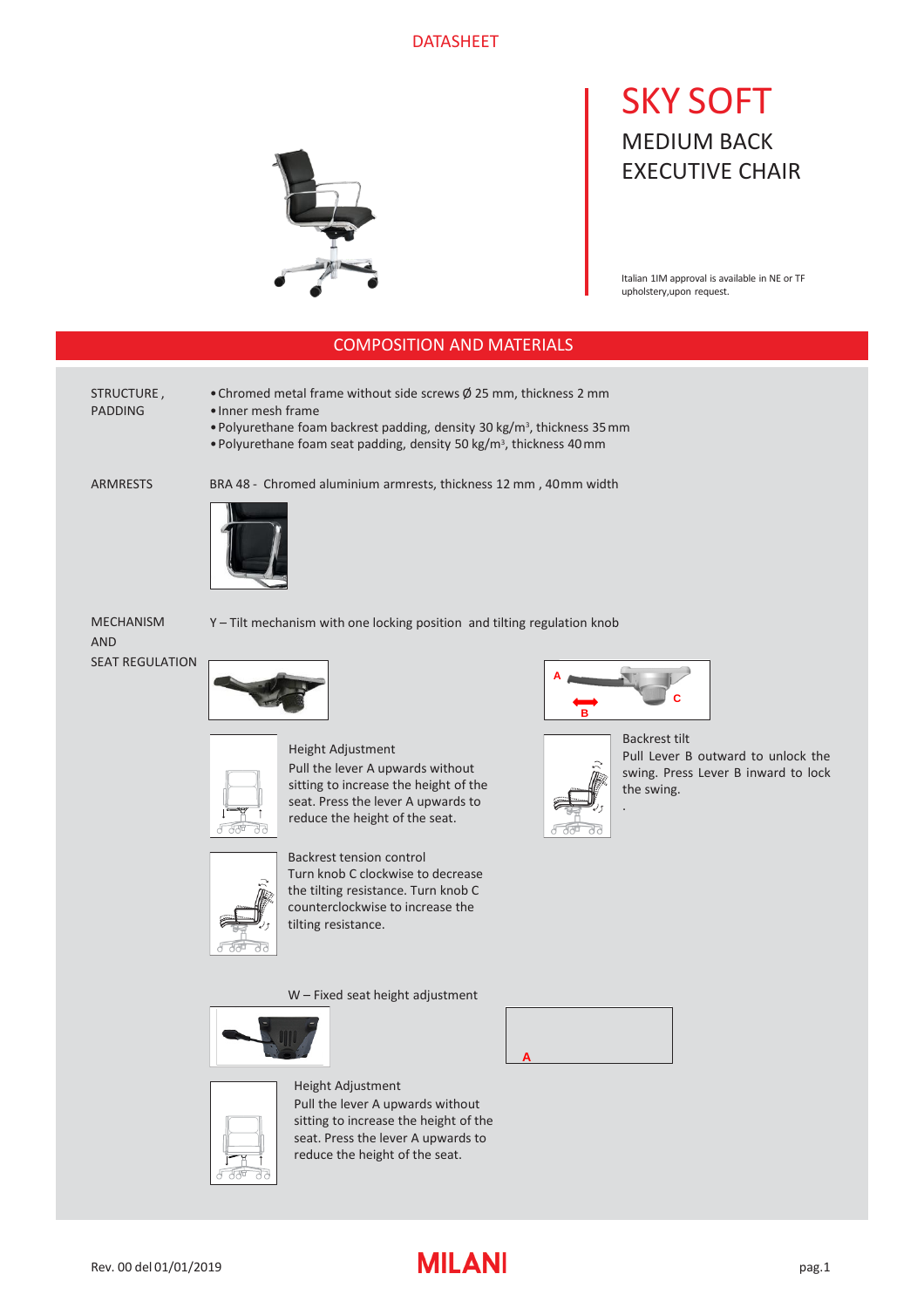## DATASHEET









cod. SKYS\_D BRA 00 C B65



Product codes refer to Milani 2018 pricelist

cod. SKYS\_D CR BRA 48 Y B65



cod. SKYS\_D CR BRA 48 W B65



cod. SKYS\_D BRA 48 CB65

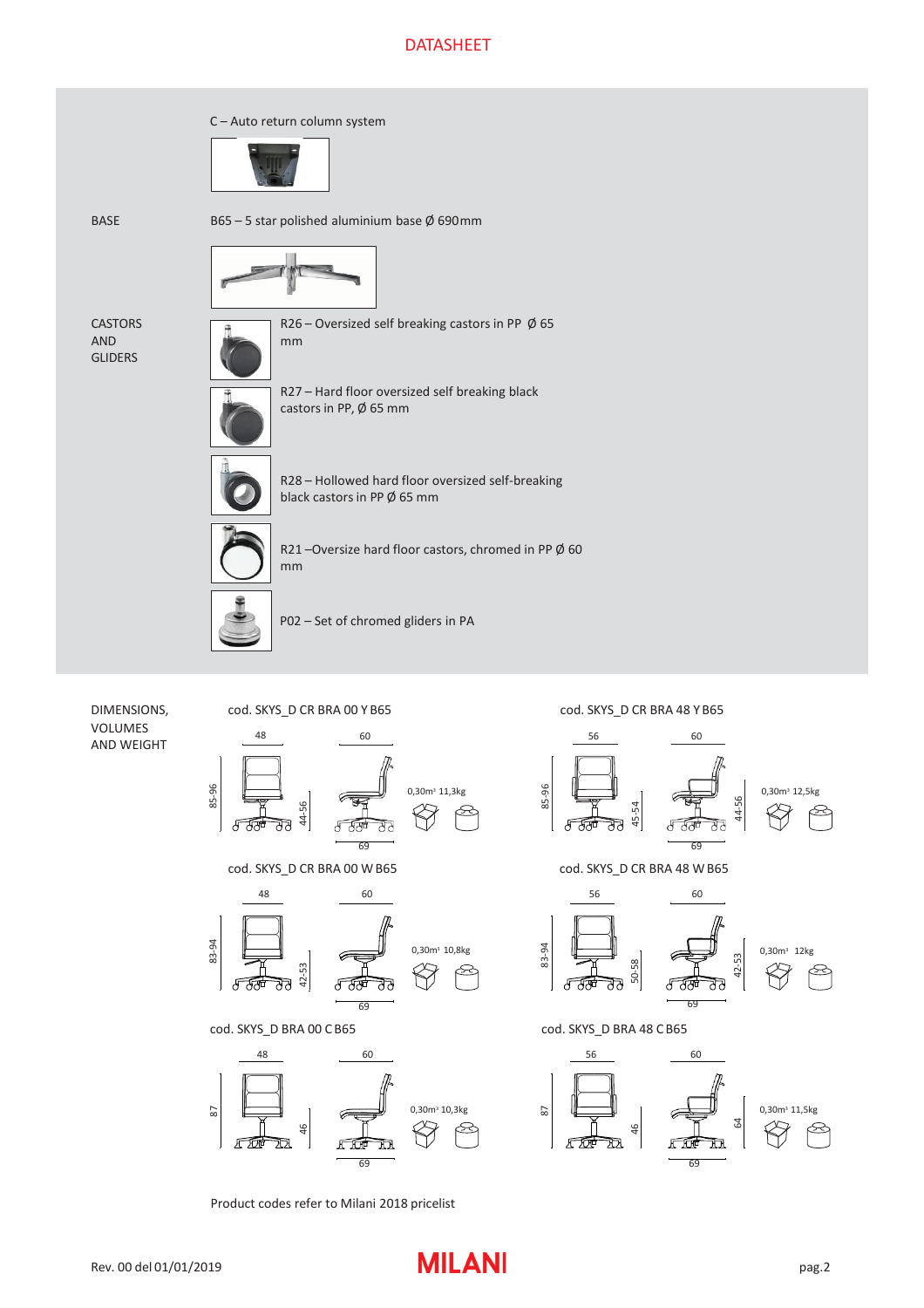

During video terminal use, ensure your feet are firmly on the floor; the angles between calf and thigh, thigh and upper body, forearm and shoulder, shall form a 90° angle. The knee shall be close to the front edge of the seat.

- 1) The seat shall be only used on flat and clean surfaces, avoiding uneaven floors (ducts, joints etc..)
- 2) The seat can only be used by one person at a time.
- 3) Never stand with the feet on the chair; never sit on the armrests or on the outer edge of the seat.
- 4) Do not remove knobs or screws and, in the case of broken, missing or worn parts, do not use the chair until they are duly replaced with suitable spare parts supplied by Milani Srl.
- 5) Avoid use near dangerous objects or places (cables, steps, stairs, doors, windows, etc.).
- 6) Avoid use near walls or objects that may be damaged.
- 7) Do not expose the chair to direct sunlight or in excessively humid environment, do not use outdoors: the upholstery may be irreparably damaged.
- 8) Do not use the packaging improperly: it may cause chocking. The product is intended for its normal use , in offices and similar environments.

Useful information on castors choice:

**GENERAL** INFORMATION

> Nylon self-breaking castors: suitable for normal floors and carpets; equipped with a self-breeaking device that ensures higher safety.

Self-breaking rubber castors: Suitable for delicate floors (eg parquet). Equipped with a soft tread to ensure greater resistance on the floor and a self-breaking device for higher safety. Product manteinance:

Check periodically (at least every month) that all the screws are firmly fixed.

Periodically lubricate (at least every 6 months) the mechanical parts subject to movement, in particular gas lifts, which can be only replaced by qualified personnel in case of breaking or malfunction .

Periodically clean the castors according to the environmental conditions(at least every 3 months).

Any upholstered part covered with fabric shall be cleaned with a brush or vacuum cleaner, any upholstered part in natural or artificial leather shall be cleaned with a clean, damp and soft cloth; for difficult stains use specific delicate detergents following the specific product instructions ; all other parts (plastic, metal, wood) must be cleaned with a damp cloth. Do not use alcohol-based products, bleach, solvents or abrasive products (it is advisable to try first on a non-visible part). For any problem ask for the assistance of qualified personnel.

The warranty includes free replacement of all moving mechanical parts subject to wear: castors, gas lift, mechanisms in general, provided that the defects are not caused by misuse or improper use of the product . Transport and delivery costs will be charged to the customer starting from the second year from sale. The warranty is applicable only providing all information related to the product (specifying model, code and purchase document) Repairs can be made: 1) In case the defect is defined, parts will be shipped and replaced . WARRANTY

> 2) In case the defect has to be defined, shipping out the seat to Milani S.r.l. with suitable packing by designated courier. If after checking the product, Milani S.r.l. will reckon that the defect was caused by the customer, will charge all related costs including transport.

Here you can find a list of materials used in our production process, in order to adopt a correct approach to recycling and disposal : Wood: beech or birch plywood, chipboard, hardboard Metal: iron, steel, die-cast aluminum Plastics: PVC, polypropylene, polyurethane, nylon Fabrics: natural leather, artificial leather, fabric, mesh DISPOSAL INFO

Our products do not contain harmful or potentially dangerous substances.